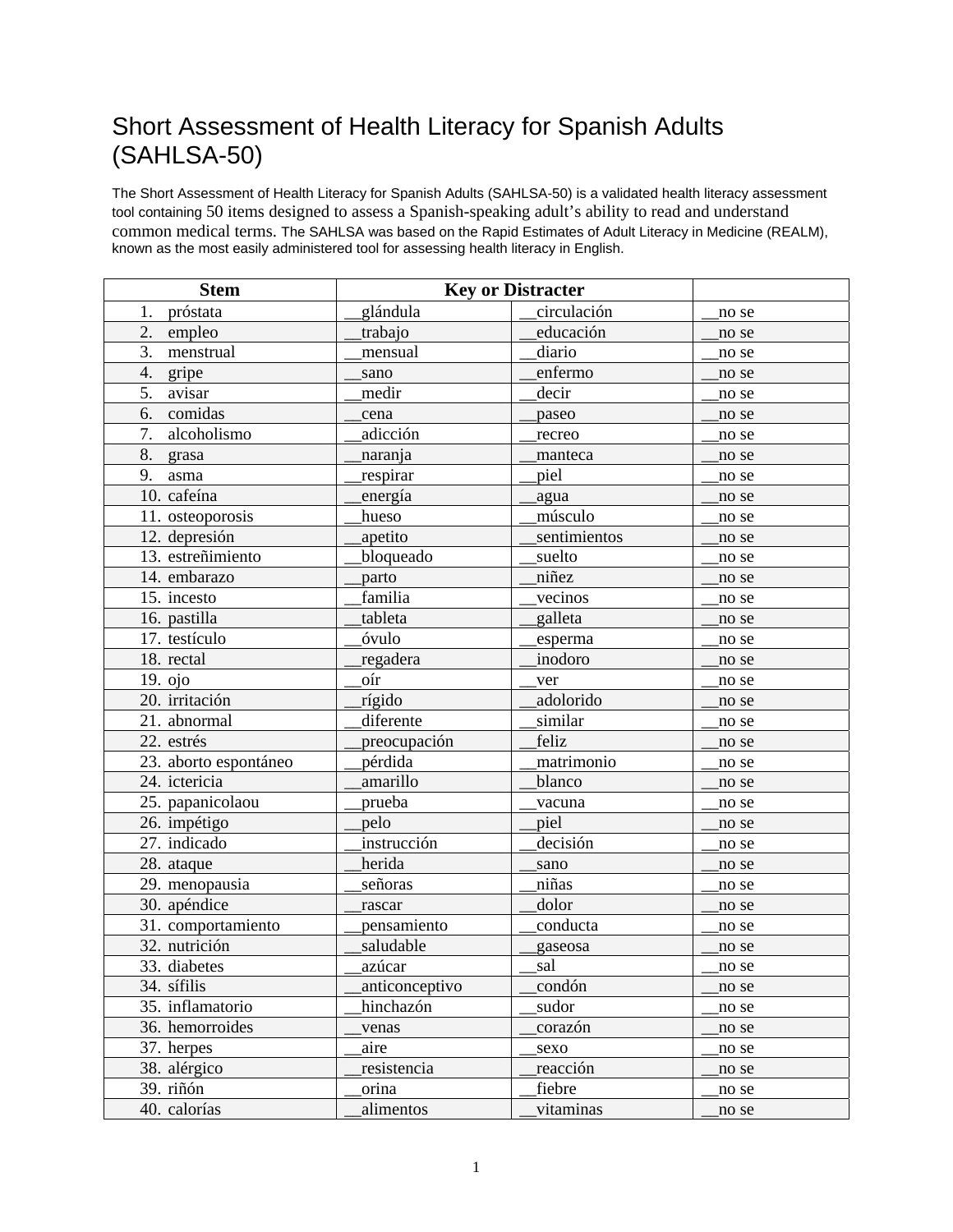| <b>Stem</b>         | <b>Key or Distracter</b> |              |       |
|---------------------|--------------------------|--------------|-------|
| 41. medicamento     | instrumento              | tratamiento  | no se |
| 42. anemia          | sangre                   | nervio       | no se |
| 43. intestinos      | digestión                | sudor        | no se |
| 44. potasio         | mineral                  | proteína     | no se |
| 45. colitis         | intestino                | vejiga       | no se |
| 46. obesidad        | peso                     | altura       | no se |
| 47. hepatitis       | pulmón                   | hígado       | no se |
| 48. vesícula biliar | arteria                  | órgano       | no se |
| 49. convulsiones    | mareado                  | tranquilo    | no se |
| 50. artritis        | estómago                 | articulación | no se |